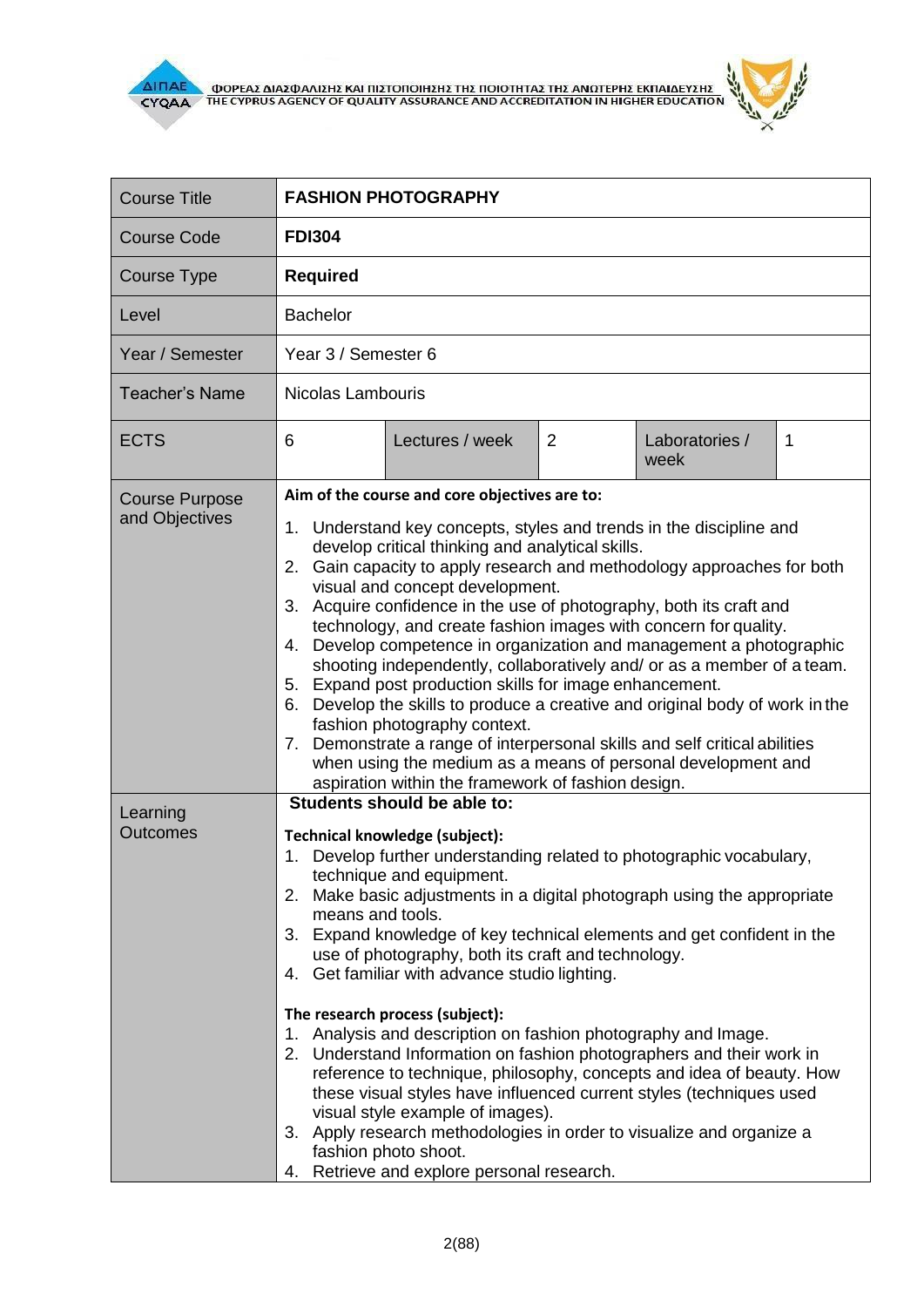

| INAE<br>ΦΟΡΕΑΣ ΔΙΑΣΦΑΛΙΣΗΣ ΚΑΙ ΠΙΣΤΟΠΟΙΗΣΗΣ ΤΗΣ ΠΟΙΟΤΗΤΑΣ ΤΗΣ ΑΝΩΤΕΡΗΣ ΕΚΠΑΙΔΕΥΣΗΣ<br>THE CYPRUS AGENCY OF QUALITY ASSURANCE AND ACCREDITATION IN HIGHER EDUCATION<br><b>CYQAA</b> |                                                                                                                                                                                                                                                                                                                                                                                                                                                                                                                                                                                                                                                                                                                                                                                                                                                                                                                          |          |                                                                                                                                                                                                                                                                                      |  |
|------------------------------------------------------------------------------------------------------------------------------------------------------------------------------------|--------------------------------------------------------------------------------------------------------------------------------------------------------------------------------------------------------------------------------------------------------------------------------------------------------------------------------------------------------------------------------------------------------------------------------------------------------------------------------------------------------------------------------------------------------------------------------------------------------------------------------------------------------------------------------------------------------------------------------------------------------------------------------------------------------------------------------------------------------------------------------------------------------------------------|----------|--------------------------------------------------------------------------------------------------------------------------------------------------------------------------------------------------------------------------------------------------------------------------------------|--|
|                                                                                                                                                                                    | Participate in group discussions and analysis of research.<br>5.<br>The project process:<br>1. Undergo project briefing, written and verbal analysis.<br>Engage and develop visual personal research with personal visual<br>2.<br>ideas and develop personal expression and individuality.<br>3. Apply photographic experimentation in order to develop personal<br>expression and employ skills appropriate to the fashion production.<br>team.<br>5. Solve communication and technical problems skilfully.<br>6. Use the photographic skills learned to communicate with ideas and<br>portray developed concepts with the camera use.<br>7. Post-production: practise digital retouching for image enhancement.<br>8.<br>level.<br>9. Present final fashion photographs with concern for quality.<br>10. Participate in group critiques with critical mind.<br>11. Receive feedback for the assessments presentation. |          | experimentation, sketches with ideas and thoughts in order to expand on<br>4. Manage fashion photo shoots, independently and / or as a member of a<br>Recognize the printing techniques and the importance of presentation                                                           |  |
| Prerequisites                                                                                                                                                                      | <b>FDI 104</b>                                                                                                                                                                                                                                                                                                                                                                                                                                                                                                                                                                                                                                                                                                                                                                                                                                                                                                           | Required | None                                                                                                                                                                                                                                                                                 |  |
| <b>Course Content</b>                                                                                                                                                              | Fashion photography course aims to guide students through an advance<br>level of technical concepts and artistic challenges with a focus on fashion.<br>Students will explore the analytical, creative and technical potential of<br>fashion photography, both in the studio and on location. Students will<br>develop the skills, confidence and imagination required to manage<br>photographic shoots while producing a creative and original body of work                                                                                                                                                                                                                                                                                                                                                                                                                                                             |          |                                                                                                                                                                                                                                                                                      |  |
| Teaching<br>Methodology                                                                                                                                                            | The taught part of the course is delivered through lectures and visual<br>presentations. Extensive project briefing, analysis and visual examples are<br>part of the content. Through in-class practical design workshops and short<br>exercises, students are encouraged to experiment and expand their creative<br>vision. Group critiques of student's work allow for a thorough examination of<br>the class progress, whilst at the same time student receive acute feedback<br>on their work. Creative use of computer design software, along with<br>alternative creative methods and mediums (photography, sketching, drawing<br>etc.) students are further guided in developing their work. The e-learning site<br>of the course also is a vital tool in the course as besides the various<br>references available, the students can download presentations of lectures<br>from the class.                       |          |                                                                                                                                                                                                                                                                                      |  |
| Bibliography                                                                                                                                                                       | 1.<br>2.<br>Victionary, 2015. ISBN: 9789881222749<br>Testino, M., Mario Testino: In Your Face. Taschen, 2015. ISBN:<br>3.<br>9783836557979<br>4. Savini, D., Masterclass: Professional Studio Photography (Masterclass<br>Doorhof, F., Mastering the Model Shoot: Everything a Photographer<br>5.<br>Needs to Know Before, During, and After the Shoot (Voices That<br>Matter). New Riders, 2013. ISBN: 9780321968166                                                                                                                                                                                                                                                                                                                                                                                                                                                                                                    |          | Squiers, C., Aletti, V., Garner, P., Hartshorn, W., Avedon, R., Avedon<br>Fashion 1944-2000. Harry N. Abrams, 2009. ISBN: 9780810983892<br>Workshop Ltd Viction, Behind Collections: Graphic Design for Fashion.<br>(Rocky Nook)) 1st Edition. Rocky Nook, 2012. ISBN: 9781937538071 |  |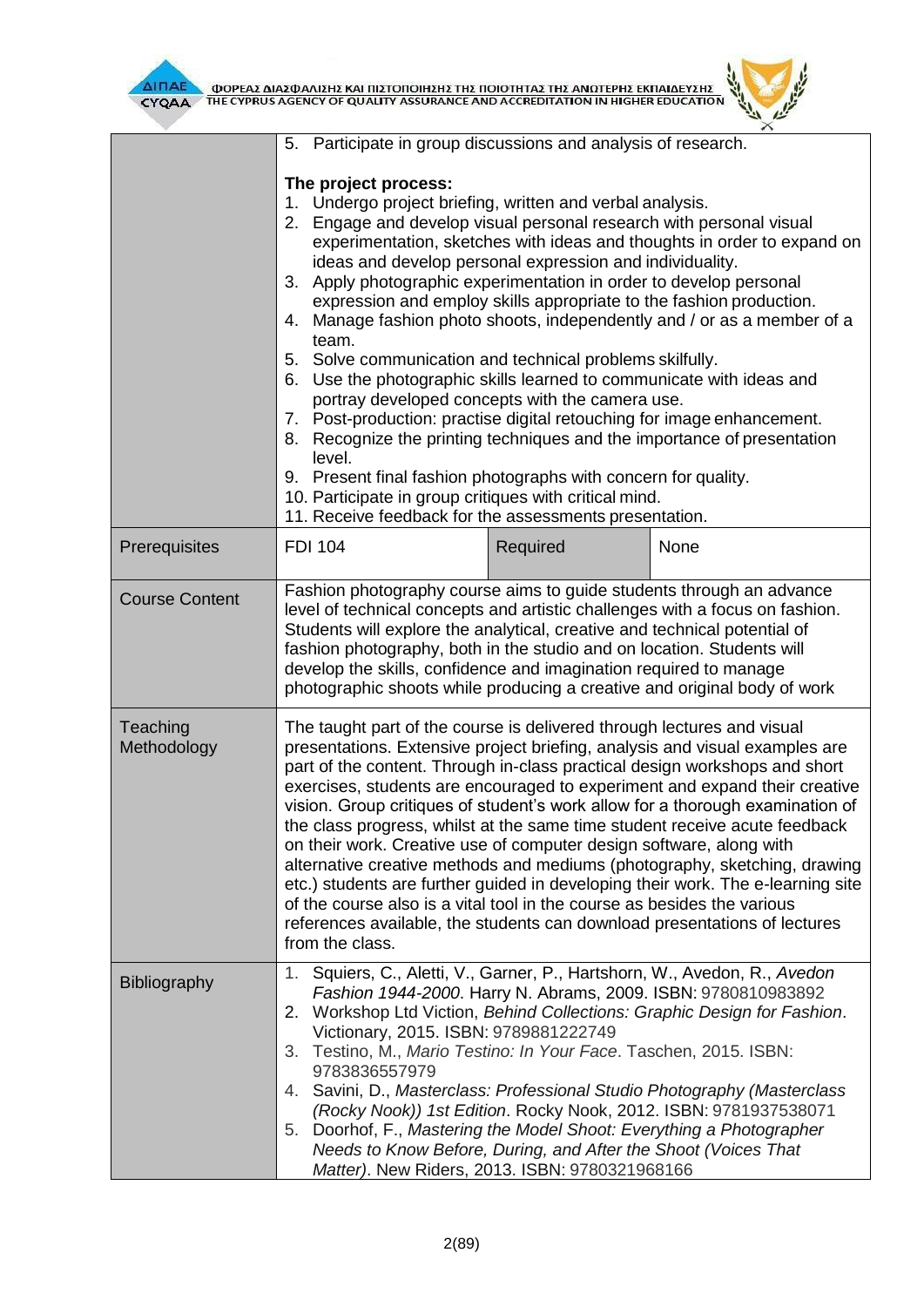

**AITIAE A OOPEAS AIAS DANISHS KAI TIISTOTOIHSHS THS TOIOTHTAS THE ANOTEPHS EKTIAIAEYSHS** 



|            | 6. Workshop Ltd Viction, MasterMind: Art Direction, Fashion Styling, and<br>Visionary Photography. Victionary, 2011. ISBN: 9789881943866<br>7. Valenzuela, R., Picture Perfect Lighting: An Innovative Lighting System<br>for Photographing People. Rocky Nook, 2016. ISBN: 9781937538750<br>8. Valenzuela, R., Picture Perfect Posing: Practicing the Art of Posing for<br>Photographers and Models (Voices That Matter). New Riders, 2014.<br>ISBN: 9780321966469<br>9. Fancher, N., Studio Anywhere: A Photographer's Guide to Shooting in<br>Unconventional Locations. Peachpit Press, 2015. ISBN:<br>9780134084176<br>10. Phaidon Editors, The Fahion Book. Phaidon Press, 2016. ISBN:<br>9780714871073<br>11. Conde Nast, MacSweeney, E., Bowles, H., Wintour, A., Vogue: The<br>Editor's Eye. Harry N. Abrams, 2012. ISBN: 9781419704406<br>12. Keaney, M., Fashion Photography Next, 1st Edition. Thames & Hudson,<br>2014. ISBN: 9780500544358<br>13. Prestel, R., The Art of Fashion Photography. Prestel, 2014. ISBN:<br>9783791348407<br>14. Derrick, R., Muir, R., Vogue Model: The Faces of Fashion. Little, Brown |
|------------|----------------------------------------------------------------------------------------------------------------------------------------------------------------------------------------------------------------------------------------------------------------------------------------------------------------------------------------------------------------------------------------------------------------------------------------------------------------------------------------------------------------------------------------------------------------------------------------------------------------------------------------------------------------------------------------------------------------------------------------------------------------------------------------------------------------------------------------------------------------------------------------------------------------------------------------------------------------------------------------------------------------------------------------------------------------------------------------------------------------------------------|
|            | Book Group, 2010. ISBN: 9781408702536<br>15. Blackman, C., 100 Years of Fashion. Laurence King Publishing, 2012.                                                                                                                                                                                                                                                                                                                                                                                                                                                                                                                                                                                                                                                                                                                                                                                                                                                                                                                                                                                                                 |
|            | ISBN: 9781856697989                                                                                                                                                                                                                                                                                                                                                                                                                                                                                                                                                                                                                                                                                                                                                                                                                                                                                                                                                                                                                                                                                                              |
| Assessment | Assessments are both formative and summative. Summative assessments<br>will occur at the conclusion of a project and during the final assessments.<br>The standards of quality in students work are based on:<br>1. Evidence of thought, care and effort demonstrated in the work;<br>2. An understanding of the elements of arts and the principles of<br>photography;<br>3. Proper use of materials and equipment.<br>4. Finished work necessary to meet requirements;<br>5. Research and experimentation in a sketchbook;<br>6. Attention during lectures, directions and demonstrations;<br>7. Participation in class critiques;<br>8. Presentation skills<br>Participation is very important due to the nature of the course. The 'in class'                                                                                                                                                                                                                                                                                                                                                                                |
|            | procedure is vital in order to complete the project requirements through the<br>exercise process and the personal tutorials that take place.<br>At the final assessments students must provide evidence of oral<br>communication and presentation, explaining their experimentation,                                                                                                                                                                                                                                                                                                                                                                                                                                                                                                                                                                                                                                                                                                                                                                                                                                             |
|            | methodology and research.                                                                                                                                                                                                                                                                                                                                                                                                                                                                                                                                                                                                                                                                                                                                                                                                                                                                                                                                                                                                                                                                                                        |
|            | Students' research, visual experimentation, and methodology during the<br>semester & the two main projects is graded as follows:                                                                                                                                                                                                                                                                                                                                                                                                                                                                                                                                                                                                                                                                                                                                                                                                                                                                                                                                                                                                 |
|            | Research, Methodology 20%<br>٠<br>Creative/Innovative Visual approach 20%<br>٠<br>Visual Experimentation & Project Work 40%<br>٠<br><b>Class Participation 10%</b><br>٠<br>Presentation 10%<br>٠<br><b>Total: 100%</b><br>п                                                                                                                                                                                                                                                                                                                                                                                                                                                                                                                                                                                                                                                                                                                                                                                                                                                                                                      |